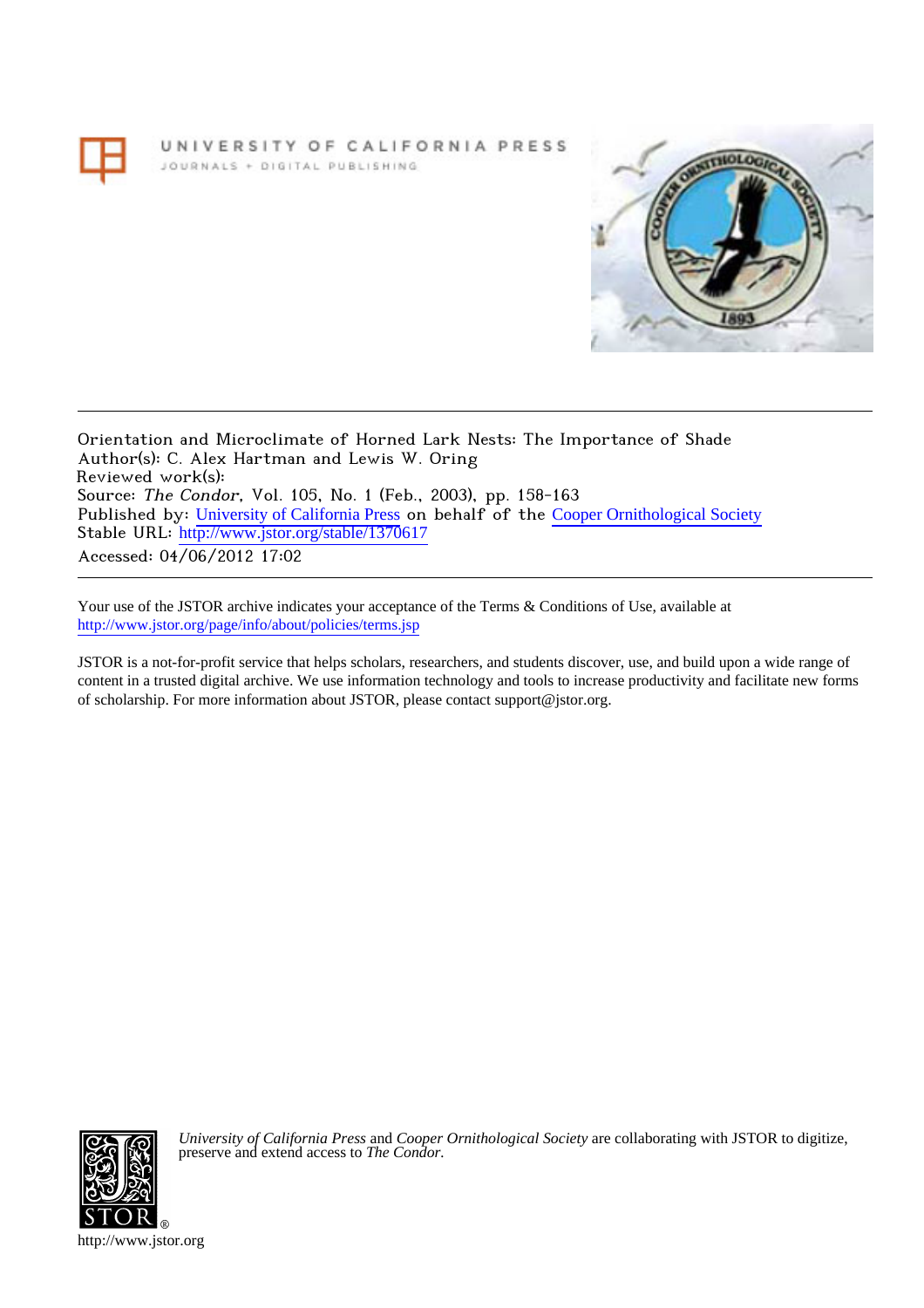- **KETTERSON, E. D., AND V. NOLAN JR. 1994. Male parental behavior in birds. Annual Review of Ecology and Systematics 25:601-628.**
- **KETTERSON, E. D., V. NOLAN JR., L. WOLF, AND C. ZEIGENFUS. 1992. Testosterone and avian life histories: effects of experimentally elevated testosterone on behavior and correlates of fitness in the Dark-eyed Junco (Junco hyemalis). American Naturalist 140:980-999.**
- **LACK, D. 1968. Ecological adaptations for breeding in birds. Methuen, London.**
- **LEECH, S. M., AND M. L. LEONARD. 1997. Begging and the risk of predation in nestling birds. Behavioral Ecology 8:644-646.**
- **LYNN, S. E., L. S. HAYWARD, Z. M. BENOWITZ-FRE-DERICKS, AND J. C. WINGFIELD. 2002. Behavioural insensitivity to supplementary testosterone during the parental phase in the Chestnut-collared Longspur, Calcarius ornatus. Animal Behaviour 63: 795-803.**
- **MARKMAN, S., Y. YoM-Tov, AND J. WRIGHT. 1996. The effect of male removal on female parental care in the Orange-tufted Sunbird. Animal Behaviour 52: 437-444.**
- **MEEK, S. B., AND R. H. ROBERTSON. 1994. Effects of male removal on the behaviour and reproductive success of female Eastern Bluebirds Sialia sialis. Ibis 136:305-312.**
- **ORING, L. W. 1982. Avian mating systems. Avian Biology 6:1-92.**
- PRICE, K., AND R. YDENBERG. 1995. Begging and pro**visioning in broods of asynchronously hatched Yellow-headed Blackbird nestlings. Behavioral Ecology and Sociobiology 37:201-208.**
- **RICHMOND, A. 1978. An experimental study of advantages of monogamy in the Cardinal. Ph.D. dissertation, Indiana University, Bloomington, IN.**
- **SAS INSTITUTE INC. 1999. Staview 5.0.1, power PC version. SAS Institute, Inc., Cary, NC.**
- **SILVER, R., H. ANDREWS, AND G. E BALL. 1985. Parental care in an ecological perspective: a quanti-**

**tative analysis of avian subfamilies. American Zoologist 25:823-840.** 

- **SMITH, H. G., AND R. D. MONTGOMERIE. 1991. Nestling American Robins compete with siblings by begging. Behavioral Ecology and Sociobiology 29: 307-312.**
- **SMITH, J. N., Y. YoM-Tov, AND R. MOSES. 1982. Polygyny, male parental care, and sex ratio in Song Sparrows: an experimental study. Auk 99:555- 564.**
- **VAN DUYSE, E., R. PINXTEN, AND M. EENS. 2000. Does testosterone affect the trade-off between investment in sexual/territorial behaviour and parental care in male Great Tits? Behaviour 137:1503- 1515.**
- **VAN DUYSE, E., R. PINXTEN, AND M. EENS. 2002. Effects of testosterone on song, aggression, and nestling feeding behavior in male Great Tits, Parus major. Hormones and Behavior 41:178-186.**
- **WEATHERHEAD, P. J. 1979. Ecological correlates of monogamy in tundra-breeding Savannah Sparrows. Auk 96:391-401.**
- **WHILLANS, K. V., AND J. B. FALLS. 1990. Effects of male removal on parental care of female Whitethroated Sparrows, Zonotrichia albicollis. Animal Behaviour 39:869-878.**
- **WITTENBERGER, J. E, AND R. L. TILSON. 1980. The evolution of monogamy: hypotheses and evidence. Annual Reviews of Ecology and Systematics 11: 197-232.**
- **WOLF, L., E. D. KETTERSON, AND V. NOLAN JR. 1988. Paternal influence on growth and survival of Dark-eyed Junco young: do parental males benefit? Animal Behaviour 36:1601-1618.**
- **WOLF, L., E. D. KETTERSON, AND V. NOLAN JR. 1990. Behavioural response of female Dark-eyed Juncos to the experimental removal of their mates: implications for the evolution of male parental care. Animal Behaviour 39:125-134.**

**The Condor 105:158-163 C The Cooper Ornithological Society 2003** 

# **ORIENTATION AND MICROCLIMATE OF HORNED LARK NESTS: THE IMPORTANCE OF SHADE**

**C. ALEX HARTMAN"'3 AND LEWIS W. ORING1'2** 

**'Department of Environmental and Resource Sciences, University of Nevada, Reno, NV 89512 2Ecology, Evolution and Conservation Biology Program, University of Nevada, Reno, NV 89512** 

**Abstract. Across their range, Horned Larks (Eremophila alpestris) consistently construct their nests ad-** **jacent to and north of a conspicuous object such as a tuft of grass, shrub, or rock. We studied the relative importance of a northern nest orientation to nest microclimate in Horned Larks breeding in northeastern California. Nests showed a significant northern bias in orientation angle and were 49% shaded in the early afternoon, the hottest part of the day. Artificial nests** 

**Manuscript received 1 April 2002; accepted 19 September 2002.** 

**<sup>3</sup> E-mail: chartman@unr.nevada.edu**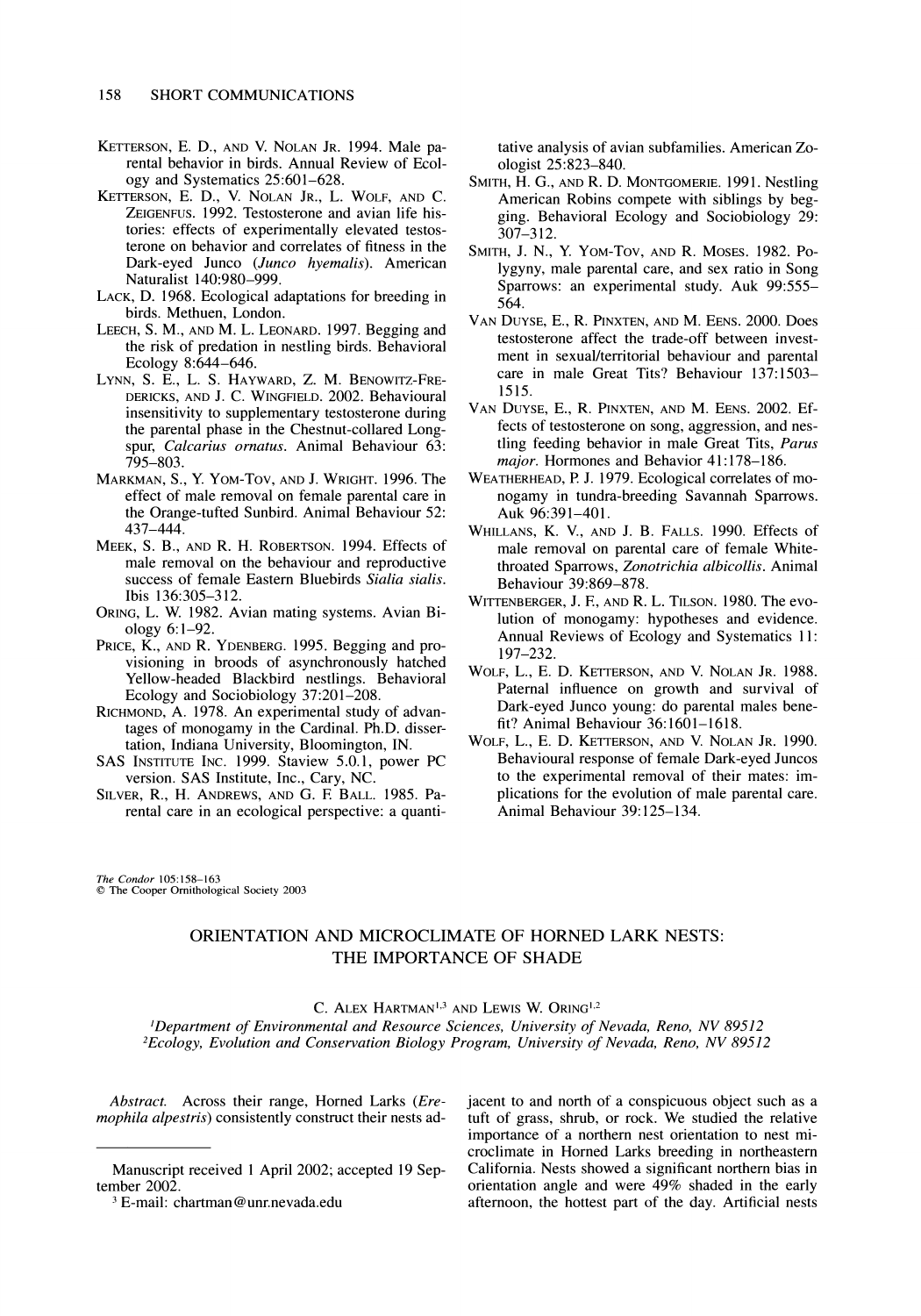**of eastern, western, and southern orientations exhibited little to no shade during this time. A northern nest orientation also allowed nests to face prevailing winds during the day and avoid them in the evening. The Horned Larks' preference for a northern nest orientation offers multiple advantages for regulation of nest microclimate.** 

**Key words: Eremophila alpestris, Horned Lark, microclimate, nest entrance, nest orientation, shade, solar radiation.** 

# **Orientaci6n y Microclima en Nidos de Eremophila alpestris: La Importancia de la Sombra**

**Resumen. De forma consistente a lo largo de su rango de distribuci6n, Eremophila alpestris construye sus nidos adyacentes a y al norte de objetos conspicuos, como parches de pasto, arbustos o rocas. Estudiamos la importancia relativa de la orientaci6n de los nidos hacia el norte para el microclima de 6stos en individuos de E. alpestris que se reproducen en el no**reste de California. El ángulo de orientación de los **nidos present6 un sesgo significativo hacia el norte y 6stos tuvieron un 49% de sombra durante las primeras**  horas de la tarde, el período más caliente del día. Nidos **artificiales con orientaci6n hacia el este, oeste y sur exhibieron poca o ninguna sombra durante esa parte del dia. La orientaci6n hacia el norte tambi6n permiti6 a los nidos orientarse hacia la direcci6n predominante del viento durante el dia y evitar los vientos durante el atardecer. La preferencia de E. alpestris por la orientaci6n de los nidos hacia el norte ofrece miltiples ventajas para la regulaci6n del microclima del nido.** 

**The regulation of nest microclimate is especially important to birds breeding in harsh environments and for species with low tolerance to fluctuations in nest microclimate (Ricklefs and Hainsworth 1969, Calder 1973, Austin 1974, 1976, McGillivray 1981, Walsberg 1981). Amelioration of adverse environmental conditions on eggs, young, and incubating adults can greatly improve reproductive success (Walsberg and King 1978, Webb and King 1983, Walsberg 1985). Accordingly, many birds have developed specific nesting characteristics that allow them to regulate nest microclimate. Several woodpeckers and other cavity nesters exhibit significant directional bias in nest entrance orientation, associated with avoiding or facing prevailing winds and maximizing or minimizing solar radiation within the nest (Connor 1975, Crockett and Hadow 1975, Austin 1976, Inouye 1976, Inouye et al. 1981, Vinuela and Sunyer 1992). Cactus Wrens (Campylorhynchus brunneicapillus) orient their nest entrance away from prevailing winds in the early, cooler part of the breeding season yet toward the wind during the hot summer (Ricklefs and Hainsworth 1969). Cactus Wren nest orientation also appears to reduce solar radiation within the nest (Facemire et al. 1990).** 

**Although less studied, a few open-cup nesters also exhibit specific nest entrance orientations relative to surrounding biotic or abiotic material (Cannings and Threlfall 1981, Finch 1983, With and Webb 1993). The** 

**Horned Lark (Eremophila alpestris) is a small groundnesting passerine that breeds throughout North America in open habitats containing sparse vegetation and bare soil. Females typically build nests directly adjacent to an object such as a tuft of grass, small shrub, rock, or dirt mound. (Beason and Franks 1974, Cannings 1981, Cannings and Threlfall 1981). Previous studies suggest that Homed Larks orient their nests next to objects to block prevailing winds or to shade nests from solar radiation. In Cape St. Mary's, Newfoundland, Horned Lark nests exhibited western to northeastern orientations (n = 15; Cannings and Threlfall 1981), which may have afforded protection from prevailing winds that were primarily from the southwest. In north-central Colorado, Horned Lark nests ex**hibited a significantly northeastern orientation  $(n = 10)$ ; **With and Webb 1993), yet prevailing winds were from the northwest and southeast, making a windbreak an unlikely function. However, these same nests were completely shaded for 45% of the day, providing support to the idea that Horned Lark nest orientation is a means of reducing solar radiation within the nest (With and Webb 1993).** 

**Climatic differences across a species' breeding range can complicate the study of nest-site selection. The direction of wind and solar radiation often coincide making it difficult to discern which aspect(s) influences selection of a specific nest-site. In addition, nonclimatic factors such as risk of nest predation can alter nest-site selection. Observational studies do not allow comparison to nests of different orientation, as often all natural nests share a common orientation. Here we compare solar radiation and protection from wind among naturally used, northerly oriented Horned Lark nests in northeastern California and nearby artificial nests having the same and different compass orientations.** 

## **METHODS**

### **STUDY AREA**

**This study was conducted in the spring and summer of 2001 at the Jay Dow Sr. Wetlands. Jay Dow Sr. Wetlands is a 540-ha constructed wetland located at the southern end of Honey Lake in Lassen County,**  California (40°7'N, 120°14<sup>'</sup>W, elevation 1220 m). Six**teen fresh to brackish ponds encompassing 130 ha provide habitat for thousands of breeding and migrating waterbirds. The remaining area is composed of salt desert scrub dominated by annual grasses, primarily cheatgrass (Bromus tectorum), perennial grasses (saltgrass [Distichlis spicata], Great Basin wildrye [Elymus cinereus], squirreltail [Sitanion hystrix], and Indian ricegrass [Oryzopsis hymenoides]) and shrubs (greasewood [Sarcobatus vermiculatus], sagebrush [Artemisia tridentata], and gray rabbitbrush [Chrysothamnus nauseosus]).** 

**The climate of the Honey Lake Basin is typical of the western Great Basin, with cool, wet winters and hot, dry summers. In the summer, winds are primarily from the north to northeast.** 

### **DATA COLLECTION**

**We located 10 Horned Lark nests between 9 May and 15 June 2001. Each nest was situated adjacent to a**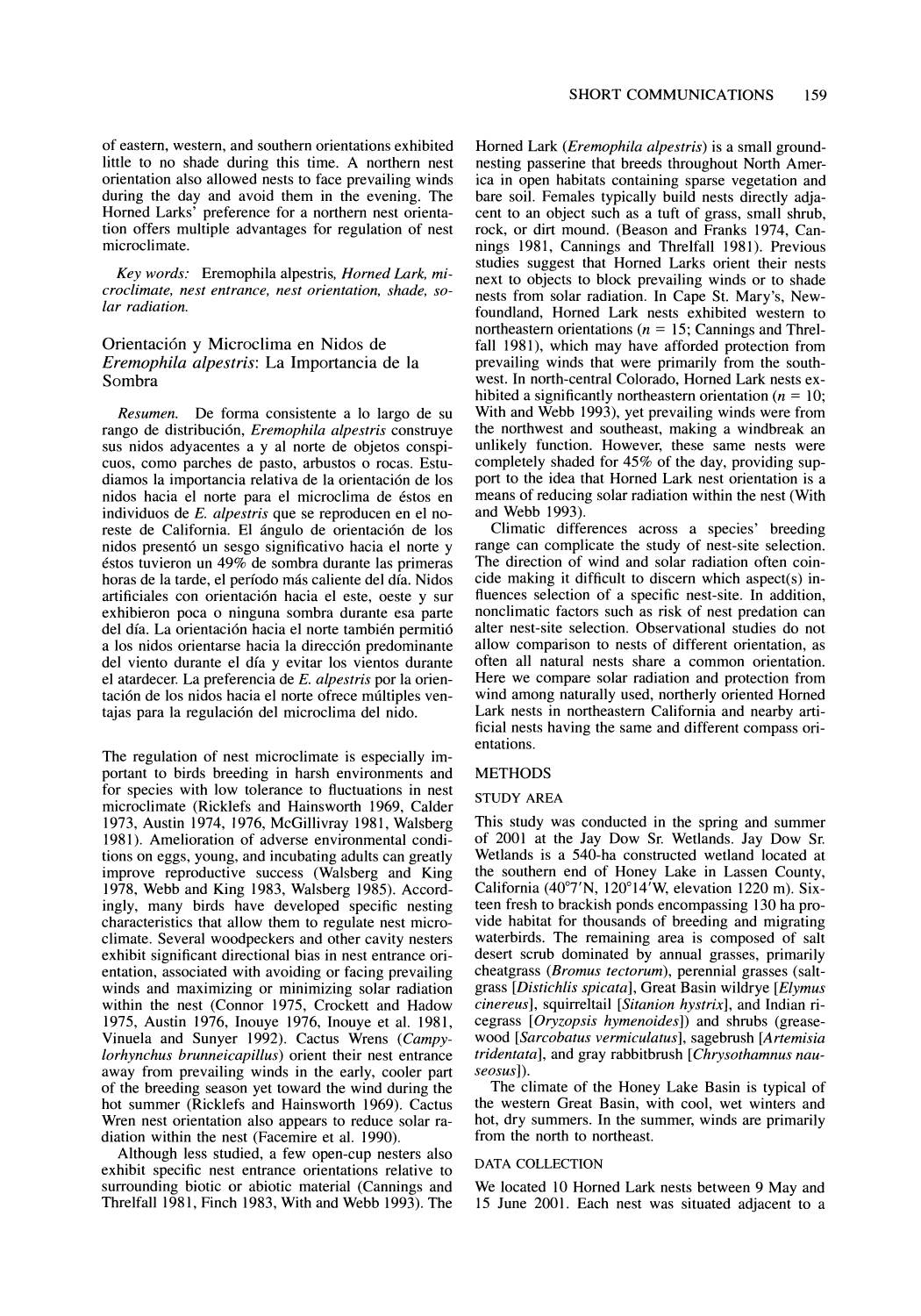**conspicuous tuft of grass; five adjacent to grass tufts**  taller than the surrounding vegetation  $(n = 3$  squirreltail and  $n = 2$  Indian ricegrass), and five next to tufts **of the much shorter and more common saltgrass. At each nest we measured nest orientation, nest depth and diameter, and the structure of the adjacent grass tuft. We defined nest orientation as the angle bisecting the entrance to the nest. The nest entrance is the area around the nest without the typical protective structure of vegetation and is the direction by which incubating birds leave from and return to the nest.** 

**We examined differences in daily temperatures and degree of shading as a function of nest orientation on six natural nests. We selected six nests so that each round of data collection could be completed within 2 hr. As all Horned Lark nests were oriented in a north-** $\frac{1}{2}$  erly direction  $(320^{\circ} \text{ to } 40^{\circ})$ , we were unable to examine **differences in temperature or degree of shading among orientations across a 360° plane. Thus, for each natural nest we constructed artificial nests of eastern (orien** $tation + 90^{\circ}$  of natural), southern (orientation +  $180^{\circ}$ of natural), and western (orientation  $-90^{\circ}$  of natural) **orientations. We also constructed nests of the same orientations as the natural nests and "open" orientations, which consisted of depressions similar to natural nests but devoid of any significant surrounding vegetation. Thus, for each of six natural Horned Lark nests, we constructed artificial nests of east, south, west, north, and open orientations for a total of 36 nests (six of each orientation plus six natural nests). Each artificial nest was constructed using available grass tufts within 3 m of the corresponding natural nest and matched with natural nests for depth, diameter, and vegetation height, width and structure. To insure that grass tufts of artificial nests were representative of the grass tuft of the corresponding natural nest, height and width measurements were taken at 5-cm intervals both horizontally and vertically at each Horned Lark nest. These data allowed us to construct approximate copies of the three-dimensional structure of the grass tufts of natural nests, by either trimming or adding vegetation to grass tufts of artificial nests.** 

**Three times daily we recorded temperature and the percent shade present in all nests, once in the morning (08:00-10:00), early afternoon (12:00-14:00), and late afternoon (16:00-18:00), from 30 June to 8 July 2001**  (total of six days,  $n = 18$  samples per nest). So as not **to interfere with nesting Horned Larks, we waited until all nests were vacated prior to conducting this study. We estimated the amount of shade in each nest by placing a sheet of graph paper of the same dimensions as the nest cup into each nest and then counting the number of squares shaded during each observation. By dividing the number of shaded squares by the number of total squares we calculated percent shading of each nest. We recorded nest temperature by centering a Thermistor Thermometer Model 8402-00 (Cole-Parmer Instrument Company, Vernon Hills, Illinois) approximately 1 cm above the nest floor.** 

**We determined mean wind direction over the duration of the Horned Lark's nesting season (01 April-30 July 2001) by averaging hourly records taken from the RAWS** weather station in Doyle, California  $(40^{\circ}1'N,$ **12006'W, elevation 1290 m), approximately 15 km** 

**southwest of the Jay Dow Sr. Wetlands. Both sites are in the Honey Lake Valley and share common weather patterns.** 

### **STATISTICAL ANALYSES**

**We used Rayleigh's test (Zar 1999) to assess whether nest orientation of the 10 original Horned Lark nests**  was randomly distributed around 360°. Where nest ori**entation distribution was found to be nonrandom, we used a one-sample test with 95% confidence limits to test the hypothesis of a northern orientation (Zar 1999).** 

**We used regression analysis on all measured nest characteristics (depth, diameter, vegetation height, vegetation width) to determine if any of these variables significantly predicted nest orientation (i.e., natural, north, west, south, east). Differences among orientations in degree of shading and nest temperature were assessed using repeated measures ANOVA. Multiple comparisons between treatment means were performed using Tukey's test. Results are reported as means SE unless otherwise indicated. All statistical tests were \_ performed using SAS (SAS Institute Inc. 1988) and**  were considered significant at  $P < 0.05$ .

### **RESULTS**

#### **NEST ORIENTATION**

**Horned Larks oriented their nests nonrandomly rela**tive to adjacent grass tufts  $(z = 8.0, n = 10, P <$ **0.001). Horned Lark nests displayed a significant north by northwest orientation (one-sample test: mean**   $95\%$  CI = 345  $\pm$  20<sup>o</sup>).

#### **WIND DIRECTION**

**Prevailing winds were from the northeast during the**  day (06:00–18:00, mean  $\pm$  95% CI = 51  $\pm$  18°), and from the south at night  $(18:00-06:00, \text{mean} \pm 95\% \text{ CI})$  $= 168 \pm 9^{\circ}$ . The range in position of the vegetation **around nests was from 500 to 2700. Thus, nests were exposed to winds throughout the day and protected from them in the evening (Fig. 1).** 

#### **SOLAR RADIATION**

**None of the measured nest characteristics significantly**  predicted nest orientation  $(P > 0.9)$ . Percent shading varied among orientations  $(F_{5,30} = 18.5, P < 0.001)$ ; **ANOVA). In the early afternoon, northerly oriented nests were significantly more shaded than all other orientations (Table 1). No other orientation averaged more than 9% shading at this time of day. Likewise, in late afternoon, nests with northern orientations were significantly more shaded than all other orientations with the exception of easterly oriented nests (Table 1).** 

#### **NEST TEMPERATURE**

**Although some of the same trends were present in the temperature analysis, few significant differences were found between treatments. Northerly oriented nests were significantly warmer in the morning than southerly or westerly oriented nests (Table 1). In the early afternoon, nests with northern orientations averaged the coolest of all orientations, but differed statistically only from easterly oriented nests (Table 1).**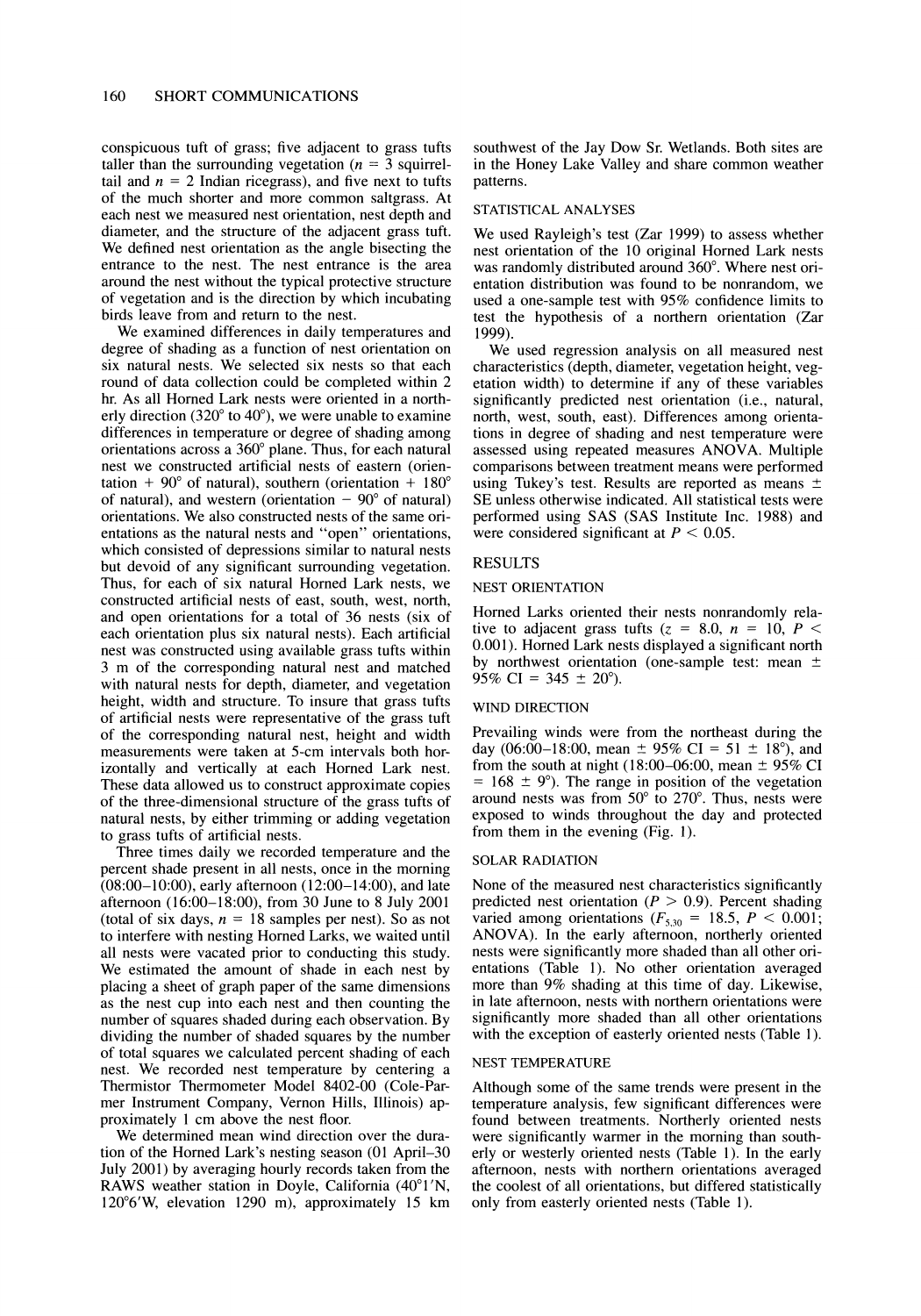

**FIGURE 1. The position of vegetation (curved black bars) around Horned Lark nests at the Jay Dow Sr. Wetlands, California, relative to the directional heading of prevailing winds. The dashed circle represents the outline of a nest. Each individual curved black bar represents the vegetation around one nest. Each solid circle represents one entrance orientation. The dashed line designates the mean entrance orientation angle of 345<sup>o</sup> for** all nests  $(n = 10)$ .

## **DISCUSSION**

**Horned Larks breeding at the Jay Dow Sr. Wetlands orient their nests in a north by northwest direction, a behavior that minimizes solar radiation within the nest. The amount of shade within individual Horned Lark nests averaged 49% or greater throughout the day. The ability for an open-ground nesting bird to achieve this using a small tuft of grass is remarkable. The Horned Lark's preference for northerly oriented nest-sites ensures maximal shading by the grass tuft to the south.** 

**A northern orientation may also protect nests from evening winds. In the evening, winds were primarily from the south, and all grass tufts were positioned from southwest to east of nests. Thus, a northern nest orientation may allow Horned Larks to reduce exposure to cooling winds during the night. Conversely, a northern nest orientation may provide increased daytime ventilation of the nest through exposure to prevailing winds, a situation that may prove equally beneficial in the hot, arid climate of the Great Basin.** 

**In addition to the potential microclimatic benefits associated with a northern nest orientation, shade may also conceal nests from predators. In the mid- to late afternoon the amount of shade within Horned Lark nests was often so extensive that eggs or nestlings might have been more difficult for predators to detect, therefore decreasing the probability of nest predation.** 

**Because multiple factors influence the nest success of birds (e.g., regulation of nest microclimate, predation risk), finding conclusive evidence for the adaptive significance of nest placement can be difficult. In addition, the relative benefits of a specific nest placement may be missed through purely observational studies dealing with natural nests. In this study, comparison among artificial nests showed that those with northern orientations were 31% shaded in the early afternoon, significantly more than any other orientation. As it is common knowledge that the sun moves across the southern sky in the northern hemisphere, we would predict a priori that nests with northerly orientations would receive more shade than nests with other orientations. The purpose of this experiment was not to determine which nest orientation afforded the most microclimatic benefit, but rather to demonstrate the relative benefit afforded by a northern orientation versus an alternate orientation. In previous studies, authors have been hesitant to conclude that Horned Larks select a northern nest orientation to maximize nest shade because nests were not greatly shaded during the hot afternoon (With and Webb 1993). While 31% shading of the nest may not seem like a large amount in absolute terms, in relative terms it is immense. In this study, no other nest orientation yielded more than 9%**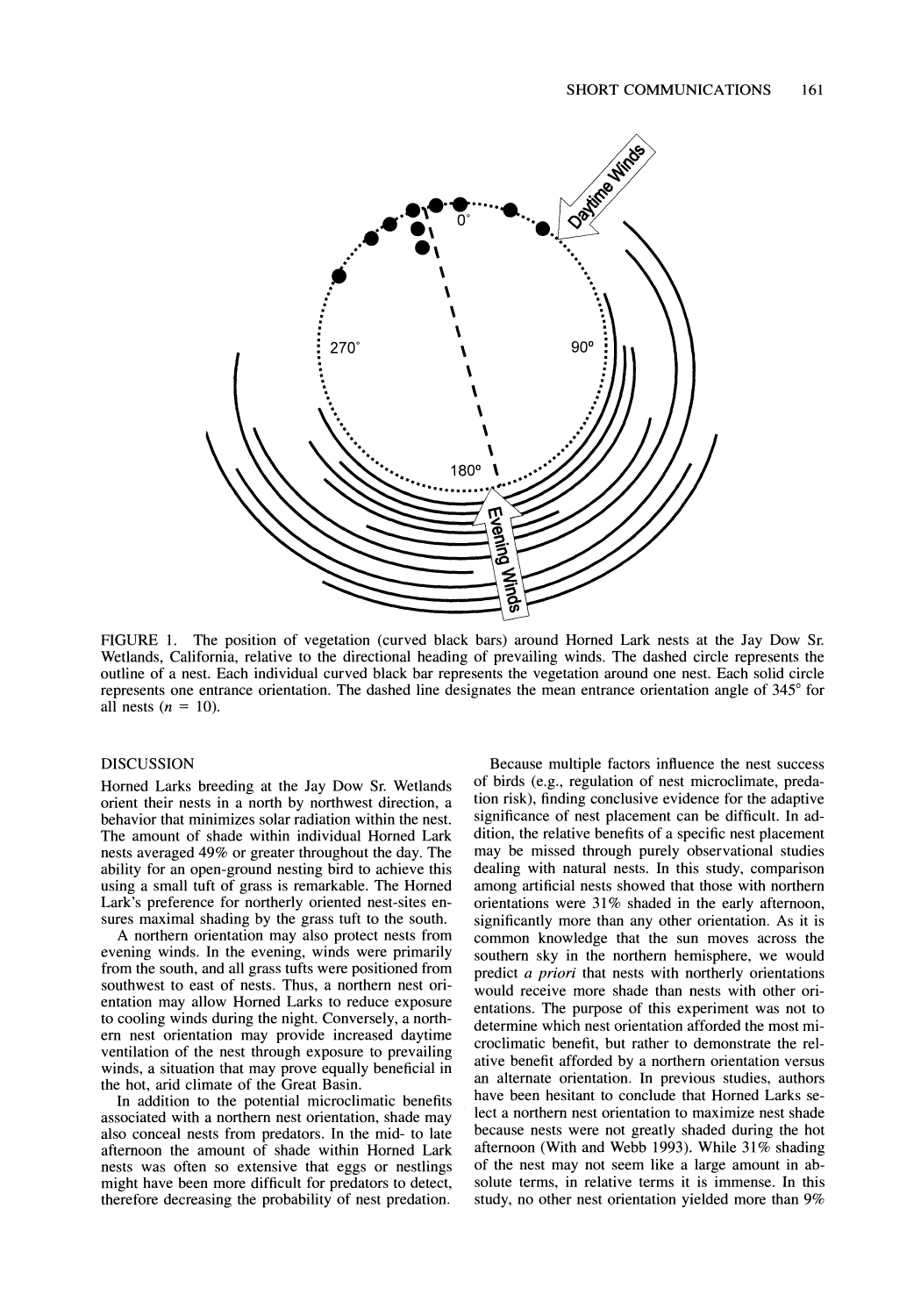| $(4:00,$ and late afternoon $16:00-18:00$ ).<br>nests per orientation) relative to adjacent<br>TABLE 1. Mean $\pm$ SE percent shade<br>nests of northern orientation. |                                  |                                          | and temperature of six natural Horned Lark nests and artificial nests of north, south, east, west, and open orientations (six<br>grass tufts. Shade and temperature were measured within three time periods (morning 08:00-10:00, early afternoon 12:00-<br>"A" denotes a significant difference from natural nests (Tukey's test); "B" denotes a significant difference from artificial |                                                       |                                                       |                                  |
|-----------------------------------------------------------------------------------------------------------------------------------------------------------------------|----------------------------------|------------------------------------------|------------------------------------------------------------------------------------------------------------------------------------------------------------------------------------------------------------------------------------------------------------------------------------------------------------------------------------------------------------------------------------------|-------------------------------------------------------|-------------------------------------------------------|----------------------------------|
|                                                                                                                                                                       |                                  |                                          |                                                                                                                                                                                                                                                                                                                                                                                          | Orientation                                           |                                                       |                                  |
| Time of day                                                                                                                                                           | (natural)<br>North               | (artificial)<br>North                    | South                                                                                                                                                                                                                                                                                                                                                                                    | East                                                  | West                                                  | Open                             |
| % Shade                                                                                                                                                               |                                  |                                          |                                                                                                                                                                                                                                                                                                                                                                                          |                                                       |                                                       |                                  |
| Morning                                                                                                                                                               | $60\pm4$                         |                                          | $61 \pm 4B$                                                                                                                                                                                                                                                                                                                                                                              | $9 \pm 4$ AB                                          | $86 \pm 4$ AB                                         | $6 \pm 4$ AB                     |
|                                                                                                                                                                       | $49 \pm 4$                       | $22 \pm 4$<br>31 $\pm 4$<br>58 $\pm 4$ A | $1 \pm 4$ AB                                                                                                                                                                                                                                                                                                                                                                             | $6 \pm 4$ AB                                          | $9 \pm 4$ AB                                          | $0 \pm 4$ AB<br>9 ± 4 AB         |
| Early afternoon<br>Late afternoon                                                                                                                                     | $76 \pm 4$                       |                                          | $17 \pm 4$ AB                                                                                                                                                                                                                                                                                                                                                                            | $94 \pm 4AB$                                          | $10 \pm 4$ AB                                         |                                  |
| Temperature (°C)                                                                                                                                                      |                                  |                                          |                                                                                                                                                                                                                                                                                                                                                                                          |                                                       |                                                       |                                  |
| Morning                                                                                                                                                               |                                  |                                          |                                                                                                                                                                                                                                                                                                                                                                                          |                                                       |                                                       |                                  |
| Early afternoon<br>Late afternoon                                                                                                                                     | $35.8 \pm 1.0$<br>45.7 $\pm$ 1.0 | $34.9 \pm 1.0$<br>$45.6 \pm 1.0$         | $29.6 \pm 1.0$ AB<br>50.1 $\pm$ 1.0<br>44.2 $\pm$ 1.0                                                                                                                                                                                                                                                                                                                                    | $36.4 \pm 1.0$<br>51.2 $\pm$ 1.0 AB<br>37.9 $\pm$ 1.0 | $28.3 \pm 1.0$ AB<br>47.6 $\pm$ 1.0<br>42.3 $\pm$ 1.0 | $34.7 \pm 1.0$<br>49.0 $\pm$ 1.0 |
|                                                                                                                                                                       | $41.2 \pm 1.0$                   | $41.2 \pm 1.0$                           |                                                                                                                                                                                                                                                                                                                                                                                          |                                                       |                                                       | $42.6 \pm 1.0$                   |

**shade in the early afternoon, the hottest time of the day.** 

**Although northerly oriented nests exhibited significantly more shade than all other nest orientations, these same nests were not significantly cooler. Only one temperature reading was recorded at each nest per time period per day, so it is likely that wind gusts, especially in the late afternoon, accounted for the large variation in temperature measurements within nests. Although we tried to record temperatures only when the wind was calm, we could not always do this if all data were to be collected within a 2-hr period. A more accurate representation may be achieved by using dataloggers to record temperatures constantly throughout the day.** 

**The Horned Lark's preference for a northern nest orientation from California to Colorado to Newfoundland provides support to the hypothesis that nest orientation is selected to ensure maximal shading of the nest. In these three locations the direction of prevailing winds was different, yet nest orientations were similar. Conversely, the movement of the sun across the sky is virtually identical at all three locations, thus providing equal stimulus to which these birds react. Interestingly, six species of lark (Alaudidae) breeding in the Kalahari sandveld of southern Africa also exhibited directional biases in nest orientation associated with increased nest shade (Maclean 1970). In contrast to North American Horned Lark nests, however, nests of these species were predominantly oriented to the southeast. As these species nest in the southern hemisphere where the sun moves across the northern sky, we would predict a southern nest orientation to afford the most nest shade.** 

**A northern nest orientation offers multiple potential benefits to nesting Horned Larks. The fact that several lark species nesting in the southern hemisphere exhibit**  an approximately 180° reversal in nest orientation **leads us to believe that many lark species have adapted specific nest orientations in response to the position and movement of the sun. Whether larks do this to regulate nest microclimate or to reduce predation risk remains to be decided, yet the hot and arid nature of their breeding environments makes microclimate a likely candidate.** 

**We thank the following people and institutions for assistance with this study: Patrick Aldrich, Matthew Johnson, and The Nevada Agricultural Experiment Station.** 

# **LITERATURE CITED**

- **AUSTIN, G. T 1974. Nesting success of the Cactus Wren in relation to nest orientation. Condor 76: 216-217.**
- **AUSTIN, G. T. 1976. Behavioral adaptations of the Verdin to the desert. Auk 93:245-262.**
- **BEASON, R. C., AND E. C. FRANKS. 1974. Breeding behavior of the Horned Lark. Auk 91:65-74.** 
	- **CALDER, W. A. 1973. Microhabitat selection during nesting of hummingbirds in the Rocky Mountains. Ecology 54:127-134.**
	- **CANNINGS, R. J. 1981. Notes on the nesting of Horned Larks Eremophila alpestris on the Chilcotin Pla-**